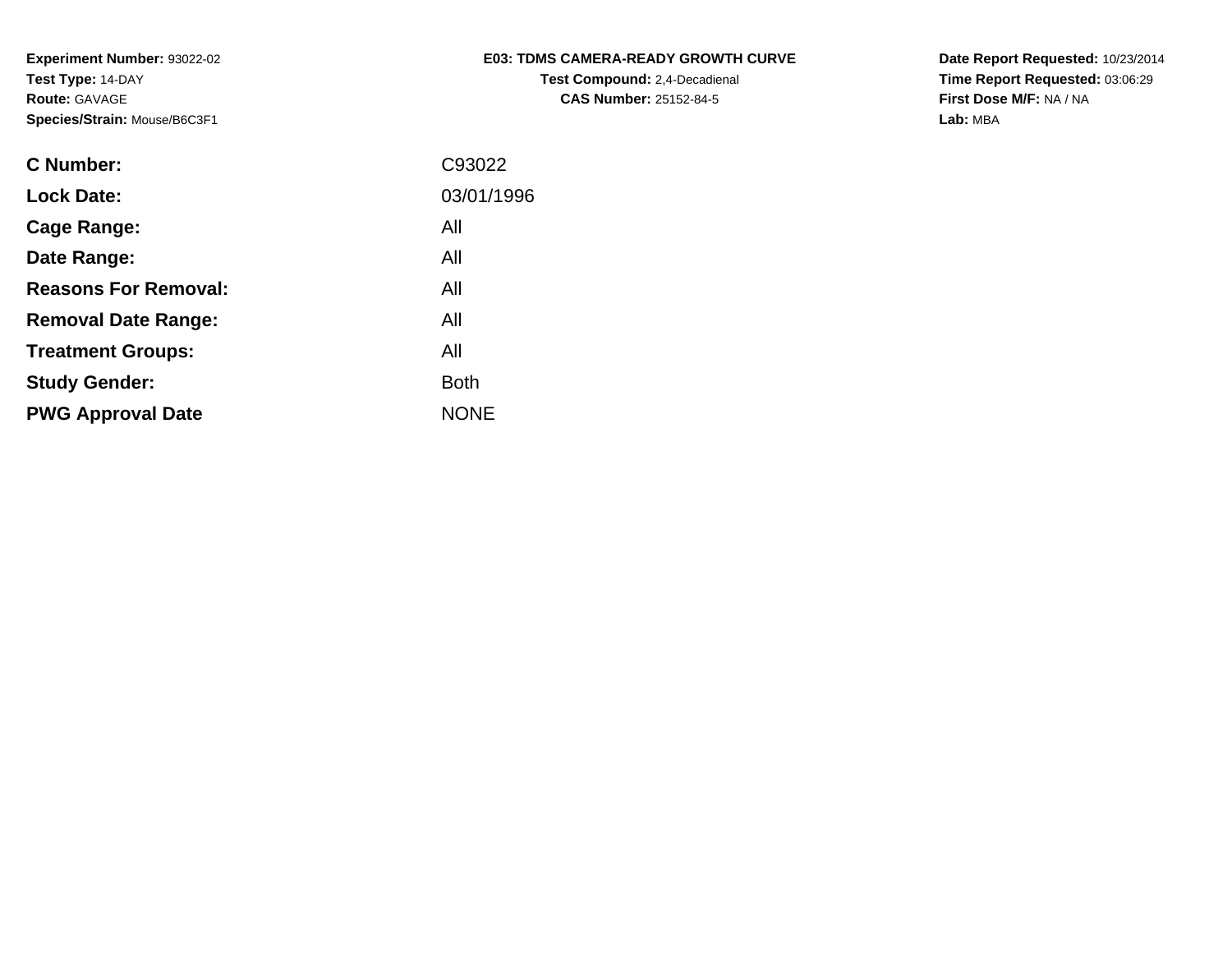### **E03: TDMS CAMERA-READY GROWTH CURVE**

**Test Compound:** 2,4-Decadienal **CAS Number:** 25152-84-5

**Date Report Requested:** 10/23/2014**Time Report Requested:** 03:06:29**First Dose M/F:** NA / NA**Lab:** MBA

**MALE** 

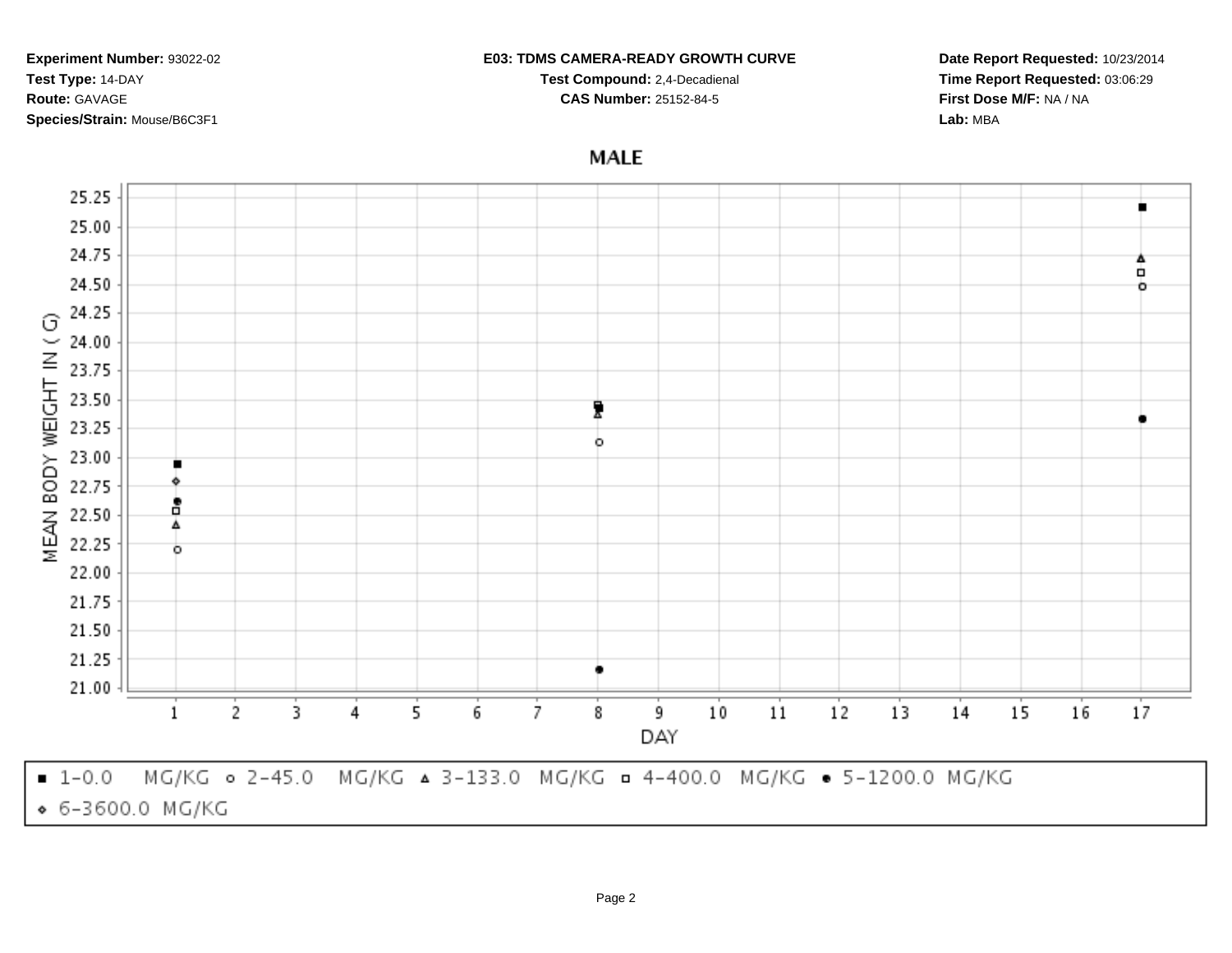## **E03: TDMS CAMERA-READY GROWTH CURVE**

**Test Compound:** 2,4-Decadienal **CAS Number:** 25152-84-5

\*\*\*END OF MALE DATA\*\*\*

**Date Report Requested:** 10/23/2014**Time Report Requested:** 03:06:29**First Dose M/F:** NA / NA**Lab:** MBA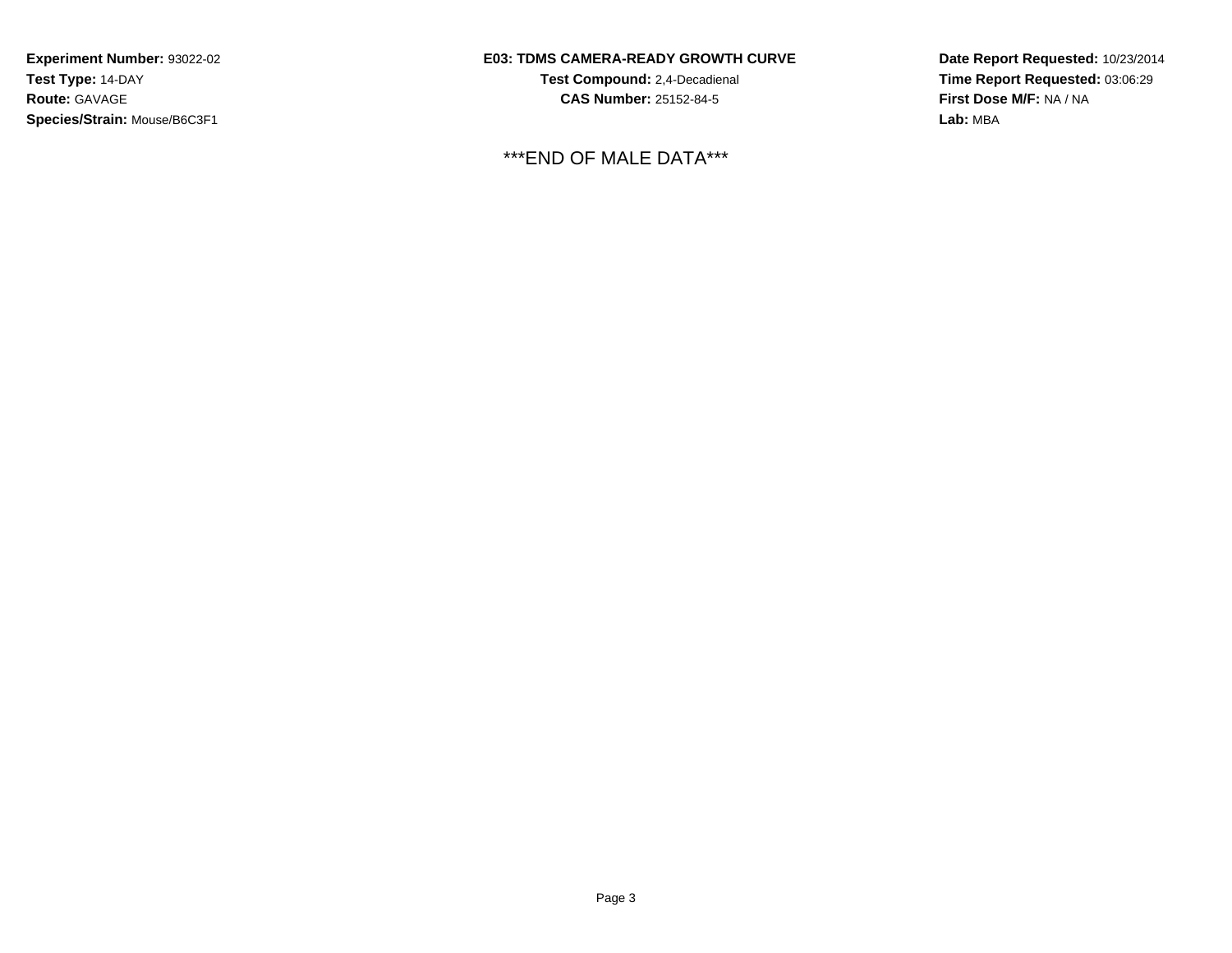#### **E03: TDMS CAMERA-READY GROWTH CURVE**

**Test Compound:** 2,4-Decadienal **CAS Number:** 25152-84-5

**Date Report Requested:** 10/23/2014**Time Report Requested:** 03:06:29**First Dose M/F:** NA / NA**Lab:** MBA

# **FEMALE**